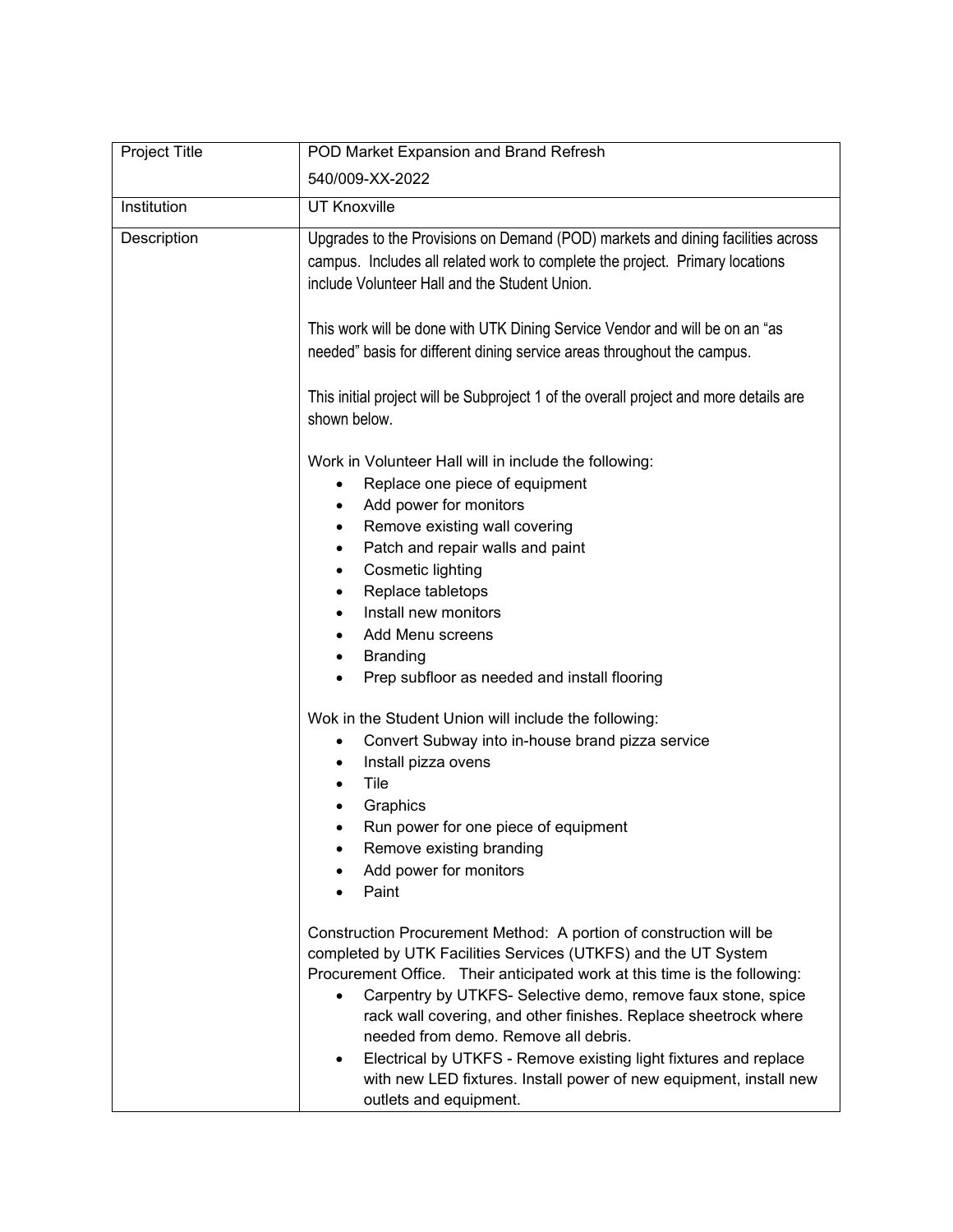|                                      | Flooring by System Procurement- Prep subfloor as needed and<br>$\bullet$                                                                                                                                                                |
|--------------------------------------|-----------------------------------------------------------------------------------------------------------------------------------------------------------------------------------------------------------------------------------------|
|                                      | installing flooring.                                                                                                                                                                                                                    |
|                                      | Painting by System Procurement - Patch and paint space                                                                                                                                                                                  |
| Project Schedule                     | Designer Award by SBC Executive Sub-Committee - June 21, 2022                                                                                                                                                                           |
|                                      | (Pending SBC Approval on June 9, 2022)                                                                                                                                                                                                  |
|                                      | Desired Design Schedule: July 2022 - September 2022; Some design                                                                                                                                                                        |
|                                      | phases may be combined for immediate construction                                                                                                                                                                                       |
|                                      | Desired Construction Schedule: Desired Substantial Completion by March                                                                                                                                                                  |
|                                      | 2023                                                                                                                                                                                                                                    |
| <b>Anticipated Licensed</b>          | All disciplines as required for Basic Services                                                                                                                                                                                          |
| Professionals and                    |                                                                                                                                                                                                                                         |
| consultants for Basic                |                                                                                                                                                                                                                                         |
| Services:                            |                                                                                                                                                                                                                                         |
| <b>Estimated Total Project</b>       | \$750,000                                                                                                                                                                                                                               |
| Cost                                 | Current pending approval allocation is \$275,000.                                                                                                                                                                                       |
| <b>Maximum Allowable</b>             | \$649,000                                                                                                                                                                                                                               |
| <b>Construction Cost</b><br>(MACC)   | Current pending approval allocation is \$236,000.                                                                                                                                                                                       |
| Designer Fee:                        | \$24,450 (\$236,000 x .08288 x 1.25)                                                                                                                                                                                                    |
|                                      | Work will be based on an Hourly as a multiple of Direct Personnel Expense with a maximum<br>fee not to exceed. Typical Design Phase submittals may not be required for this project and<br>direction will be given for each subproject. |
| Insurance Coverage                   | <b>Commercial General Liability</b>                                                                                                                                                                                                     |
|                                      | Each Occurrence - \$1,000,000<br>Aggregate - \$1,000,000                                                                                                                                                                                |
|                                      | <b>Commercial Automobile Liability</b>                                                                                                                                                                                                  |
|                                      | Any Auto - Each Accident, Combined Single Limit - \$1,000,000                                                                                                                                                                           |
|                                      | Workers' Compensation as required by statute, including employers' liability<br>with limits of:                                                                                                                                         |
|                                      | Each Accident - \$100,000<br>Disease, each employee - \$100,000<br>Disease, policy limits - \$500,000                                                                                                                                   |
|                                      | Professional Liability Insurance                                                                                                                                                                                                        |
|                                      | Each Claim - \$1,000,000<br>Annual Aggregate - \$1,000,000                                                                                                                                                                              |
| Project Category:                    | Minor                                                                                                                                                                                                                                   |
| <b>Designer Solicitation</b><br>Date | May 23, 2022                                                                                                                                                                                                                            |
| <b>Email Intent to Submit</b>        | Email by May 26, 2022, your intent to submit to designer@tennessee.edu                                                                                                                                                                  |
| Date                                 | Only designers who intend to submit will be notified of any updates to this<br>solicitation.                                                                                                                                            |